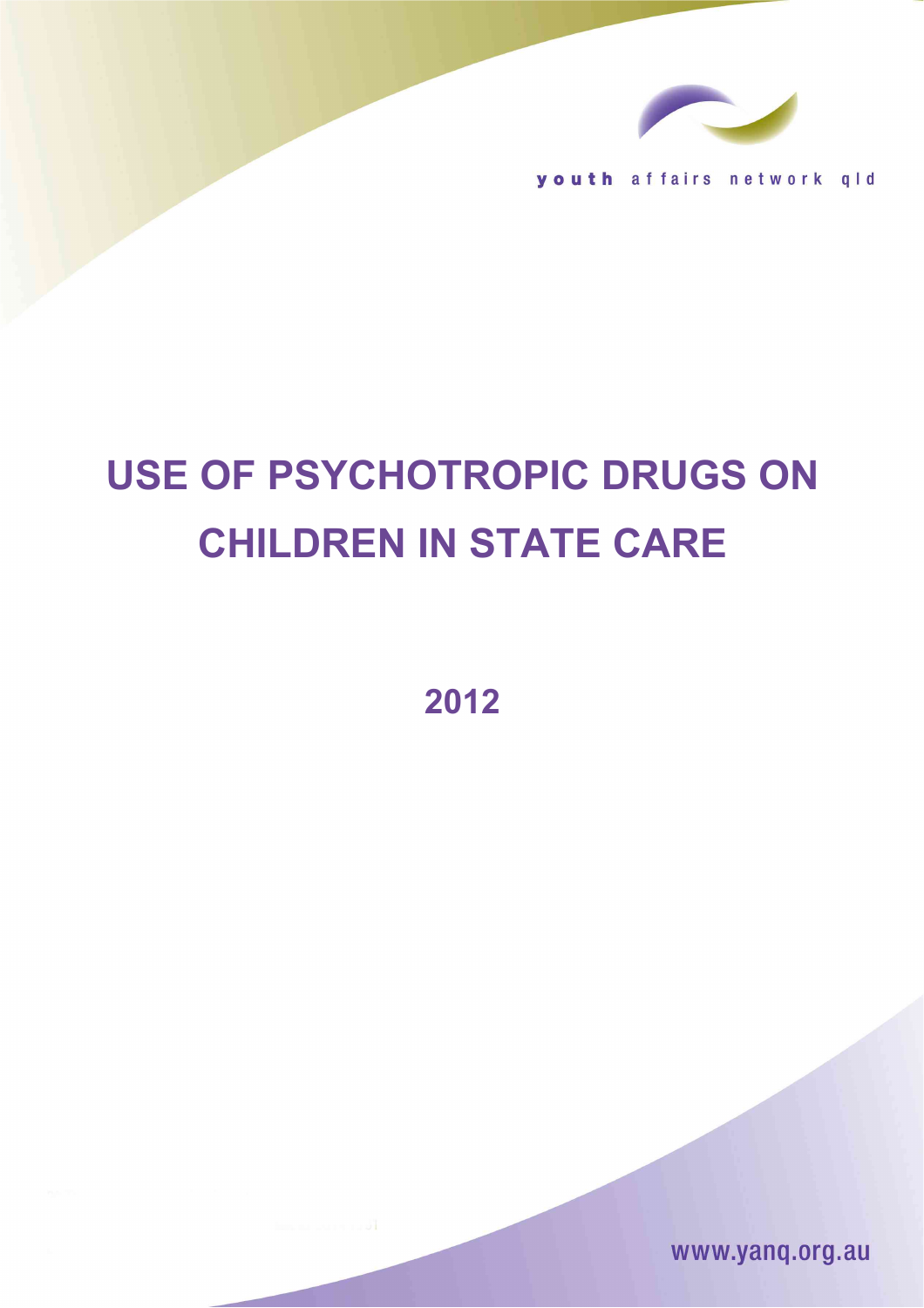## **Use of Psychotropic Drugs on Children in State Care**

**2012**

Youth Affairs Network of Queensland

Copyright © Youth Affairs Network Queensland Inc. 2011 Phone:+61 7 3844 7713 Fax: +61 7 38 44 7713 Web: [www.yanq.org.au](http://www.yanq.org.au/)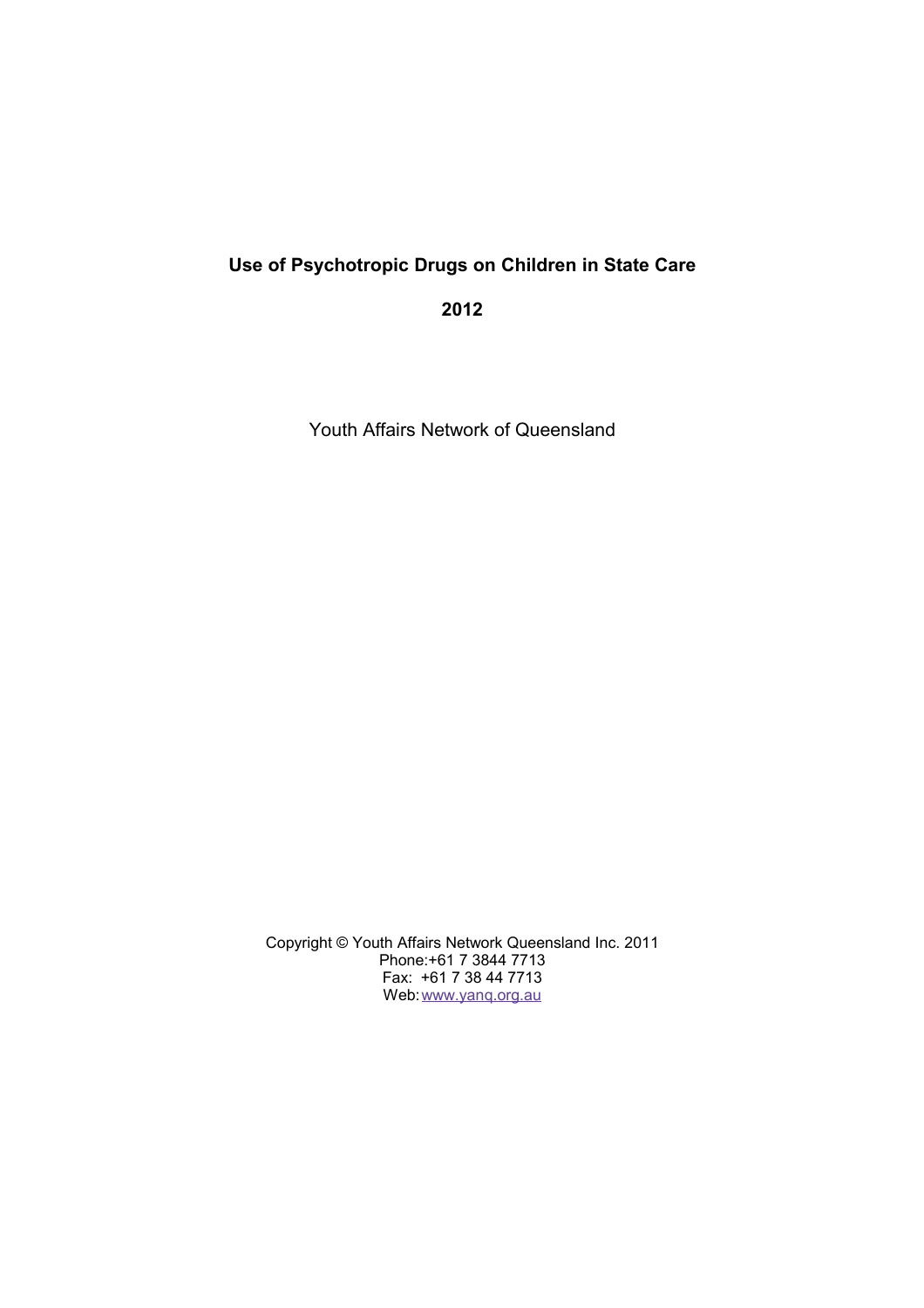### **INTRODUCTION**

The Youth Affairs Network of Queensland Inc (YANQ) is one of many groups, practitioners, politicians parents and individuals concerned about the alleged increase in cases of 'attention deficit hyperactivity disorder' ('ADHD') amongst young people in Australia. Of current, particular concern is the growing percentage of children in the Queensland state care system that are being diagnosed with and treated for the 'disorder'. A wealth of medical and psycho-social evidence points to the deficits of the 'diagnostic criteria' presently used to diagnose 'ADHD' and the damaging side-effects of the stimulants prescribed to manage the 'disorder'. The state care system appears resistant to acknowledging the existence of such evidence and the associated need for a thorough review of departmental practices which may be endangering the health of many young Queenslanders.

We have been raising our concern with the State Government since 2002. The inaction of government over this time has seen a massive jump in the number of Queensland children who are being medicated. We hope that the current Commission of Inquiry will use all its powers to shed light on this issue and recommend appropriate protection from these very dangerous drugs.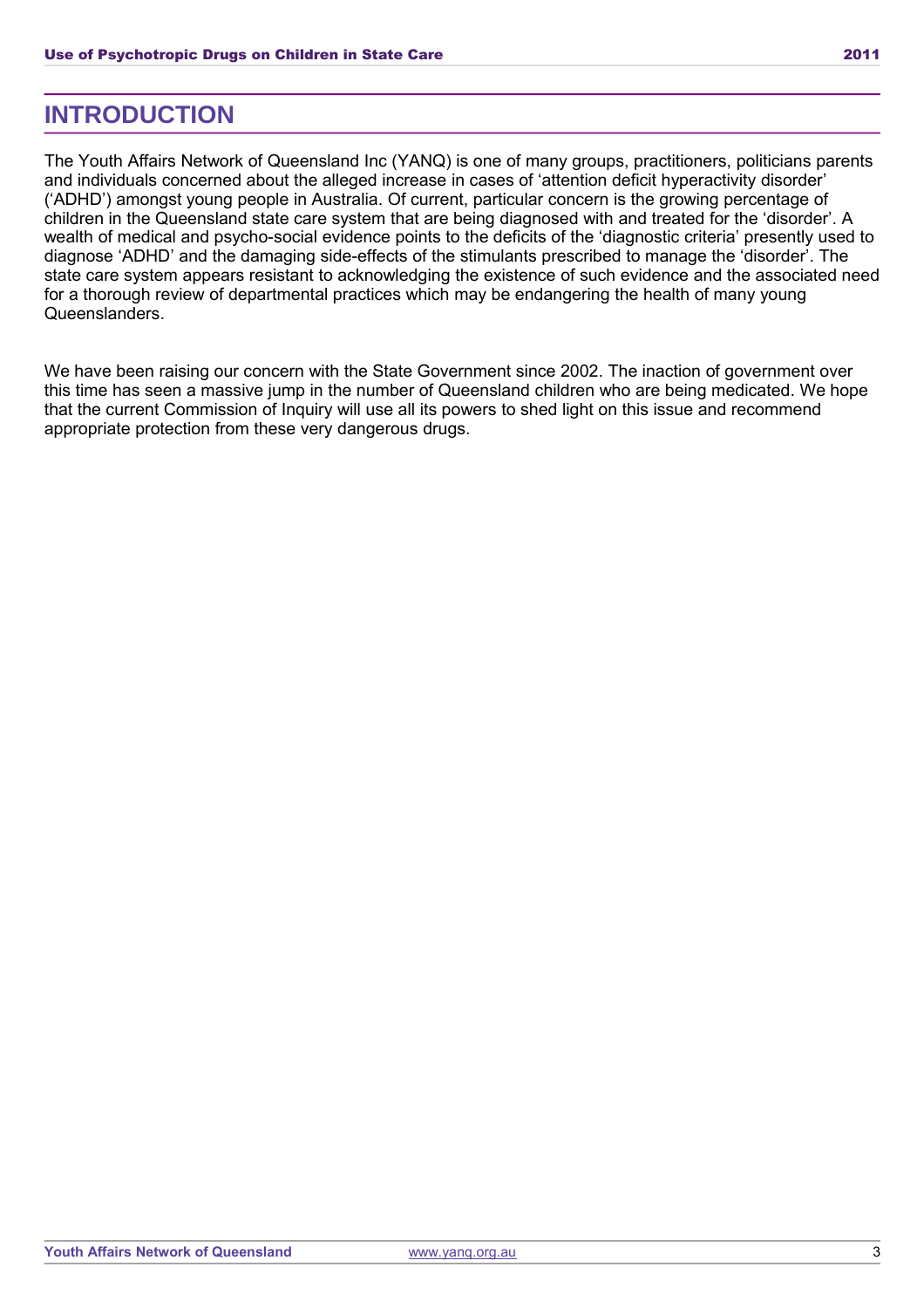# **OVERVIEW OF THE QUEENSLAND STATE CARE SYSTEM**

The CCYPCG was established to "promote and protect the rights, interests and wellbeing of children and young people in Queensland, particularly those who: are in care or detention; have no one to act on their behalf; are not able to protect themselves, or are disadvantaged because of a disability, geographic isolation, homelessness or poverty".<sup>[1](#page-3-0)</sup> The Commission has a representative, administrative and protective function to uphold the standards and legal requirements set out in its enabling legislation, the *Commission for Children and Young People and Child Guardian Act 2000* (Qld).

The wellbeing of children under the state's guardianship historically has a troubled past. The abuses that occurred during the last century orphanages, church and state run state homes, institutions, detention centres and goals have been well documented. The 1999 Commission of Inquiry into Abuse of Children in Queensland Institutions ('the Forde Inquiry'), set out a number of key recommendations to target areas of the child protection system in long need of reform. The Inquiry's Chairperson, Leneen Forde, then poignantly urged consideration for "how it came to pass that many of them (children in Queensland institutions) were abused and mistreated, and why it has taken so long for their stories to be told". [2](#page-3-1) It is pertinent to reflect here on evidence that practices, procedures and standards that were once deemed acceptable/tolerable in the past, in relation to the care of these children, were later found to be gross violations of human rights and offences to children's vulnerability.

The Forde Inquiry uncovered shortcomings within the then 'modern' "legislative provisions for care and protection of children in institutions".<sup>[3](#page-3-2)</sup> The continuing demand for legal reform in all areas of public life, at both a state and federal level, is evidence that decisions and standards once believed to be adequate and effective are not always enduring. History provides a multitude of examples of where the status quo has been proved to be dangerous and destructive, despite 'good intentions' at its outset. Consequently, it is hoped that the same reassessment will be applied in relation to 'ADHD's recognition in the community and specifically the Child Guardian's allowance of continually high rates of the 'disorder's' diagnosis and treatment through stimulant medication amongst children in state care.

<span id="page-3-0"></span>The Commission for Children and Young People and Child Guardian – Our Role, 2010:1

<span id="page-3-1"></span><sup>2</sup> Commission of Inquiry into Abuse of Children in Queensland Institutions, 1999: Foreword.

<span id="page-3-2"></span><sup>3</sup> Commission of Inquiry into Abuse of Children in Queensland Institutions, 1999: x.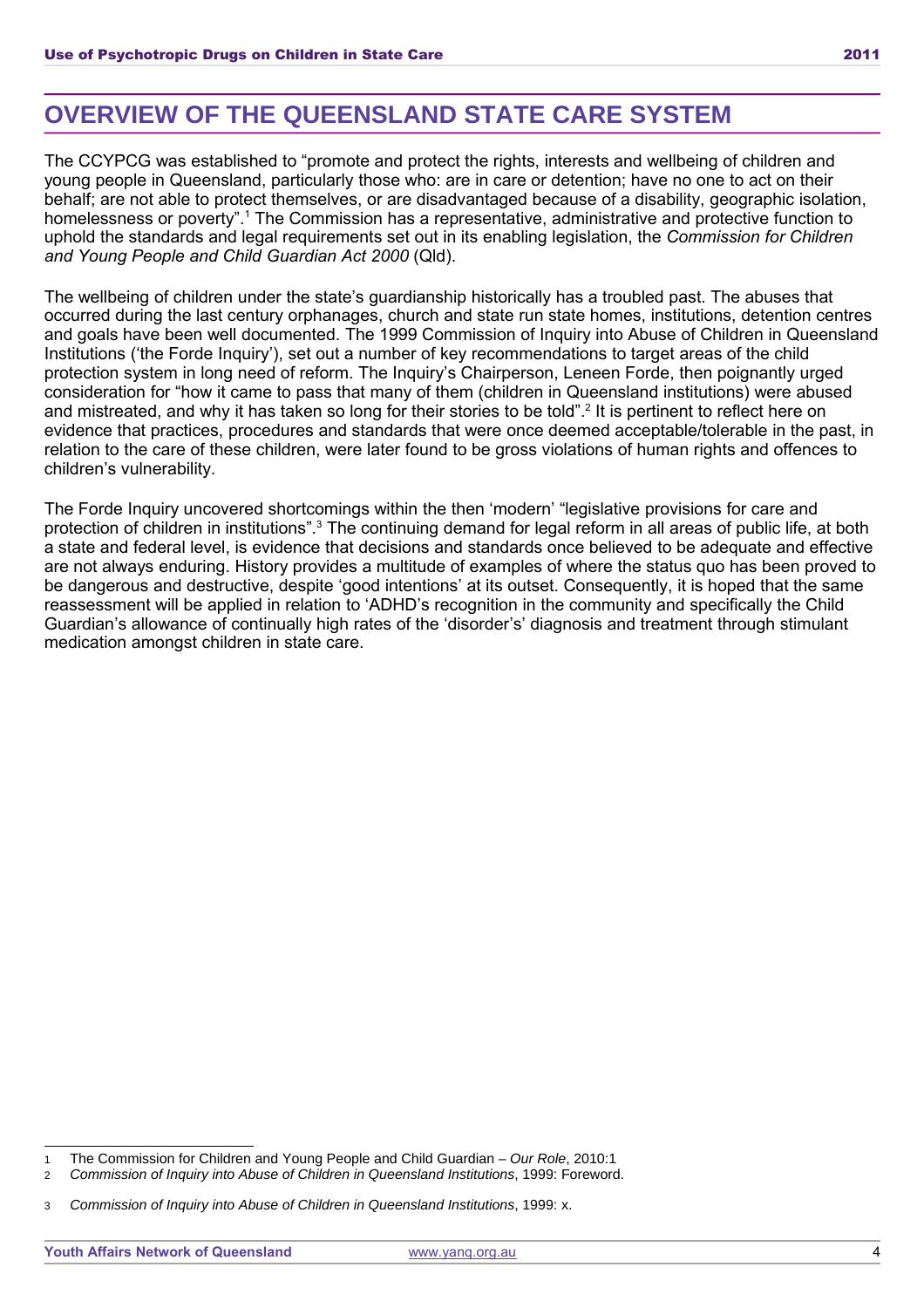# **HISTORY OF 'ADHD'**

#### *The symptoms and 'diagnosis'*

The American Psychiatric Association's Diagnostic and Statistical Manual IV (DSM ) is borrowed from heavily in Australian medical practitioners' diagnoses and treatment of 'ADHD'. The alleged reliability of the disorder's identification in this authority rests on professionals' ability to subjectively match the broad categories of symptoms with the behaviour presented by the patient. 'Distractibility', 'impulsivity' and 'hyperactivity' are some of the disorder's alleged behavioural signifiers.[4](#page-4-0) The diagnosis cannot be confirmed or complemented by physical examination or the use of a diagnostic instrument as "there is nothing to look for". [5](#page-4-1) Dr Peter Breggi argues that "there are no objective diagnostic criteria for 'ADHD' – no physical symptoms, no neurological signs and no blood tests" and, despite contrary allegations, no biochemical imbalances.<sup>[6](#page-4-2)</sup> The prescription of powerful stimulants to young children and rapidly developing young people is the result of a process that entirely lacks objective validity.[7](#page-4-3) The American National Institutes of Health ADHD Consensus Panel concedes, "we do not have an independent valid test for ADHD, and there is no data to indicate that ADHD is due to brain malfunction".<sup>[8](#page-4-4)</sup>

Following a 'diagnosis' of ADHD, many medical practitioners then order pharmacological treatment – most often in the form of stimulant prescriptions. Methylphenidate, commonly referred to as Ritalin, and dexamphetamine are some of the most commonly prescribed drugs. There is research to indicate strong similarities between pharmacological and behavioural effects of these drugs and cocaine with long term use resulting in brain damage to cell structure and function<sup>[9](#page-4-5)</sup> (CMC, 2002: 2). The prescribed medication and its illicit counterpart produce similar immediate, long term and withdrawal effects.<sup>[10](#page-4-6)</sup> Ritalin and other amphetamines are 'Schedule II Drugs' in the United States and both 'special condition drugs'<sup>[11](#page-4-7)</sup> and 'dangerous drugs'<sup>[12](#page-4-8)</sup> in Australia, classifications indicating significant risk of abuse.<sup>[13](#page-4-9)</sup> Whilst such psycho-stimulant medication appears to be readily prescribed by health practitioners, there is a comparative barrier to accessing appropriate alternative health services and treatment options.[14](#page-4-10)

#### *Current trends in 'ADHD' medication*

Recent studies suggest that stimulant medication is being more frequently used to treat young people, children and young children throughout Australia diagnosed with 'ADHD'. Between 2002 and 2009, "'ADHD' targeted stimulants" prescription rates increased by 87%.<sup>[15](#page-4-11)</sup> Methylphenidate, which has previously been the second most frequently prescribed stimulant after dexamphetamine, had prescription rates which increased alarmingly by 300% in the study period – a rate which was attributed to the drug's inclusion in the Pharmaceutical Benefits Scheme<sup>[16](#page-4-12)</sup>

Hollingworth, Nissen, Stathis, Siskind, Varghese and Scott's study,<sup>[17](#page-4-13)</sup> described as "the most comprehensive report to date of Australian national trends of stimulant dispensing", additionally highlighted the disparities in stimulant use between the genders with 'ADHD'. Records show 'ADHD' diagnoses are 2.45 times higher in

<span id="page-4-0"></span><sup>4</sup> Jaksa 1998, cited in Queensland Crime and Misconduct Commission, The Illicit Market for ADHD Prescription Drugs in Queensland, 2002:2.

<span id="page-4-1"></span><sup>5</sup> Jacobs, Queensland Children at Risk, 2002: 12.

<span id="page-4-2"></span><sup>6</sup> Breggin, Peter (1998), cited in above no. 4.

<span id="page-4-3"></span><sup>7</sup> Joe Kosterich (Federal Chairman of the General Practitioners branch of the Australian Medical Association) (2002), cited in Jacobs, Queensland Children at Risk, 2002: 12.

<span id="page-4-4"></span><sup>8</sup> John Breeding and Fred Baughman Jnr, Informed Consent and the Psychiatric Drugging of Children, 2003:61.

<span id="page-4-5"></span><sup>9</sup> Above no. 4, 2.

<span id="page-4-6"></span><sup>10</sup> Ibid.

<span id="page-4-7"></span><sup>11</sup> Section 78, Health (Drugs and Poisons) Regulation 1996 (Qld).

<span id="page-4-8"></span><sup>12</sup> Schedules 2 and 5, Drugs Misuse Regulation 1987 (Qld).

<span id="page-4-9"></span><sup>13</sup> Above no. 8.

<span id="page-4-10"></span><sup>14</sup> Luke Buckmaster, Medication for Attention Deficit/Hyperactivity Disorder (ADHD): An Analysis by Federal Electorate (200103) Social Policy Section APH, 2004: 7-8.

<span id="page-4-11"></span>Samantha Hollingworth, Lisa Nissen, Stephen Stathis, Dan Siskind, John Varghese, and James Scott, Australian National Trends in Stimulant Dispensing: 2002 – 2009, 2010: 4.

<span id="page-4-12"></span><sup>16</sup> Ibid.

<span id="page-4-13"></span><sup>17</sup> Ibid.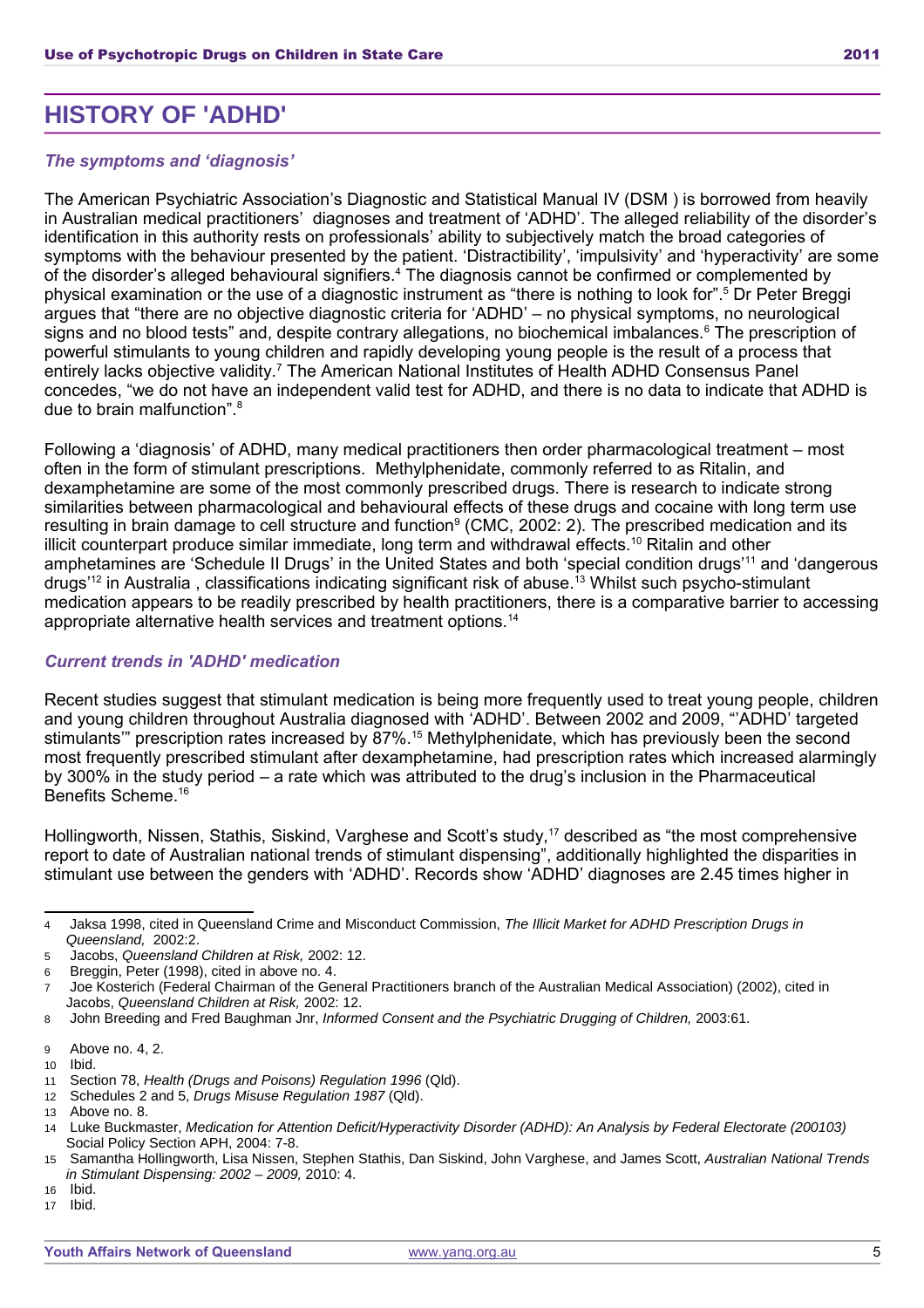males than females.[18](#page-5-0) Whereas, stimulant use is *five times greater* in males than females.[19](#page-5-1) Over-prescription, illegal prescription and illicit use are all potential contributors to this diagnosis-prescription disparity.

This recent report indicated that treatment of the 'disorder' through pharmacological means should only occur in relation to patients with more serious symptoms or cases where 'psychosocial intervention' has failed.<sup>[20](#page-5-2)</sup> Hollingsworth et al similarly recommended that patients and carers are provided with treatment options that involve both. It was similarly recommended that practitioners provide patients and carers with both pharmacological and non-pharmacological options for the management of 'ADHD', tailored to the specific needs and situation of each patient.<sup>[21](#page-5-3)</sup> The need for non-pharmacological treatment options for the patient in addition to their carers and/or family has been highlighted by both medical practitioners and social therapists.<sup>[22](#page-5-4)</sup>

<span id="page-5-0"></span><sup>18</sup> Ibid, 2

<span id="page-5-1"></span><sup>19</sup> Ibid.

<span id="page-5-2"></span><sup>20</sup> Ibid.

<span id="page-5-3"></span><sup>21</sup> Ibid.

<span id="page-5-4"></span><sup>22</sup> Dr James Scott, Medications for children in care with emotional and behavioural problems, 2010:24.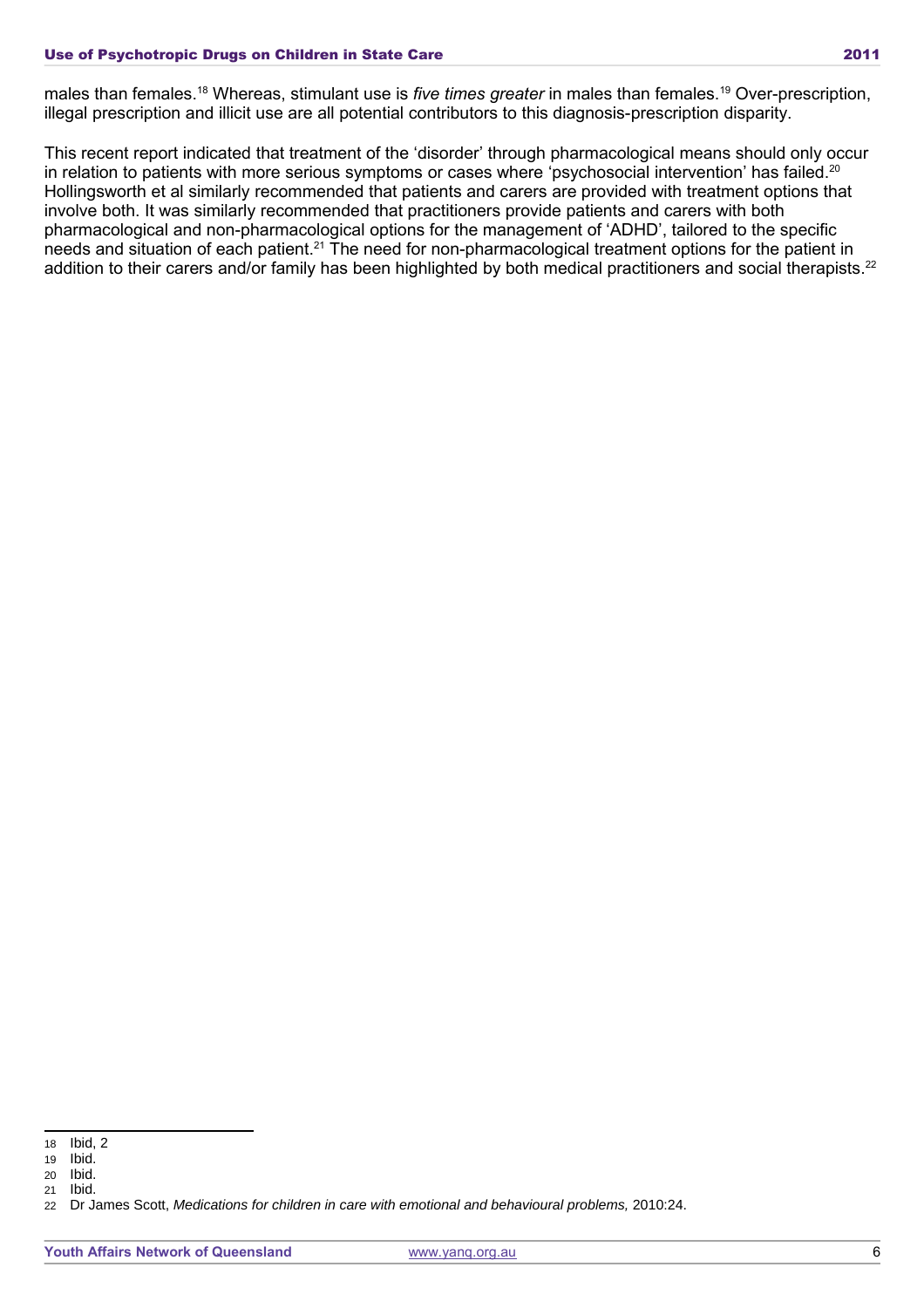## **CURRENT TRENDS IN 'ADHD' DIAGNOSIS AND PHARMACOLOGICAL TREATMENT IN THE QUEENSLAND STATE CARE SYSTEM**

For the past several years the CCYPCG has conducted a state wide survey in relation to the wellbeing of children and young people in the Queensland foster care system. The *Views of Young People in Foster/Residential Care* survey results show rates of 'ADHD' diagnosis and associated stimulant use at levels significantly higher than the state average. In 2009, one in four of the respondents identified as having a disability; of these 12% labelled their disability as 'ADHD' or 'attention deficit disorder', whilst 21% of all young people reported taking medication for 'ADHD'. [23](#page-6-0)

In 2010, 18% of young people, 17% of children and 23% of young children in foster care identified as having a disability.<sup>[24](#page-6-1)</sup> Of these, 16.4% of young people and 15.2% of children were being medicated for 'ADHD'.<sup>[25](#page-6-2)</sup> These statistics indicate a significant disparity between medication levels of children in care and the 6.7% of those medicated in the general population.<sup>[26](#page-6-3)</sup>.

The 2010 results worryingly indicate that of the medicated group of children, 30% are under the age of six.<sup>[27](#page-6-4)</sup> This evidence contradicts strong recommendations by the Royal Australasian College of Physicians that pharmacological treatment of the alleged 'disorder' is not appropriate for children under the age of six.[28](#page-6-5) The recommendation confirms the need for caution in the prescription of stimulant medication amongst moderate 'ADHD' supporters.

The following information and statistics are from reports by the Queensland Commission for Children and Young People and Child Guardian:

| Age                                                               | 2006 <sup>29</sup> | 200730   | 200831     | 200932     |
|-------------------------------------------------------------------|--------------------|----------|------------|------------|
| Young children<br>$(0-4 \text{ years})$                           | 6% (RC/FC)         | 6% (FC)  | n/a        | 7% (FC)    |
| Children<br>$(5-8 \text{ years})$                                 | 14% (RC/FC)        | 18% (FC) | n/a        | 15.2% (FC) |
| Young people Foster<br>Care<br>$(9-18 \text{ years})$             | 16% (RC/FC)        | 17% (FC) | n/a        | 16.4% (FC) |
| Young people<br><b>Residential Care</b><br>$(9-18 \text{ years})$ | 16% (RC/FC)        | n/a      | 21.3% (RC) | n/a        |

*% take medication for ADHD—young children, children and young people*

*RC = Residential Care FC = Foster Care*

The 2009 figure in the table above shows that 16.4% of young people and 15.2% of children reported taking medication for ADHD. These figures remain largely consistent with those of previous years and are

<span id="page-6-0"></span>23 Commission for Children and Young People and Child Guardian, Views of Young People in Residential Care Queensland, 2009: ix.

<span id="page-6-1"></span>24 Commission for Children and Young People and Child Guardian, Views of Young People in Foster Care Queensland, 2010: 18. 25 Ibid.

<span id="page-6-3"></span><span id="page-6-2"></span>

26 Ibid. 27 Ibid.

<span id="page-6-5"></span><span id="page-6-4"></span>28 Ibid, 19.

<span id="page-6-6"></span>29 Commission for Children and Young People and Child Guardian. 2006. *Child Guardian : Views of Children and Young People in Care : Queensland 2006*. Brisbane, Australia.

<span id="page-6-7"></span>30 Commission for Children and Young People and Child Guardian. 2008. *Child Guardian : Views of Children and Young People in Foster Care : Queensland 2008*. Brisbane, Australia.

<span id="page-6-8"></span>31 Commission for Children and Young People and Child Guardian. 2008. *Child Guardian : Views of Children and Young People in Residential Care : Queensland 2008*. Brisbane, Australia.

<span id="page-6-9"></span><sup>32</sup> Commission for Children and Young People and Child Guardian. 2010. *Views of Children and Young People in Residential Care : Queensland 2010*. Brisbane, Australia.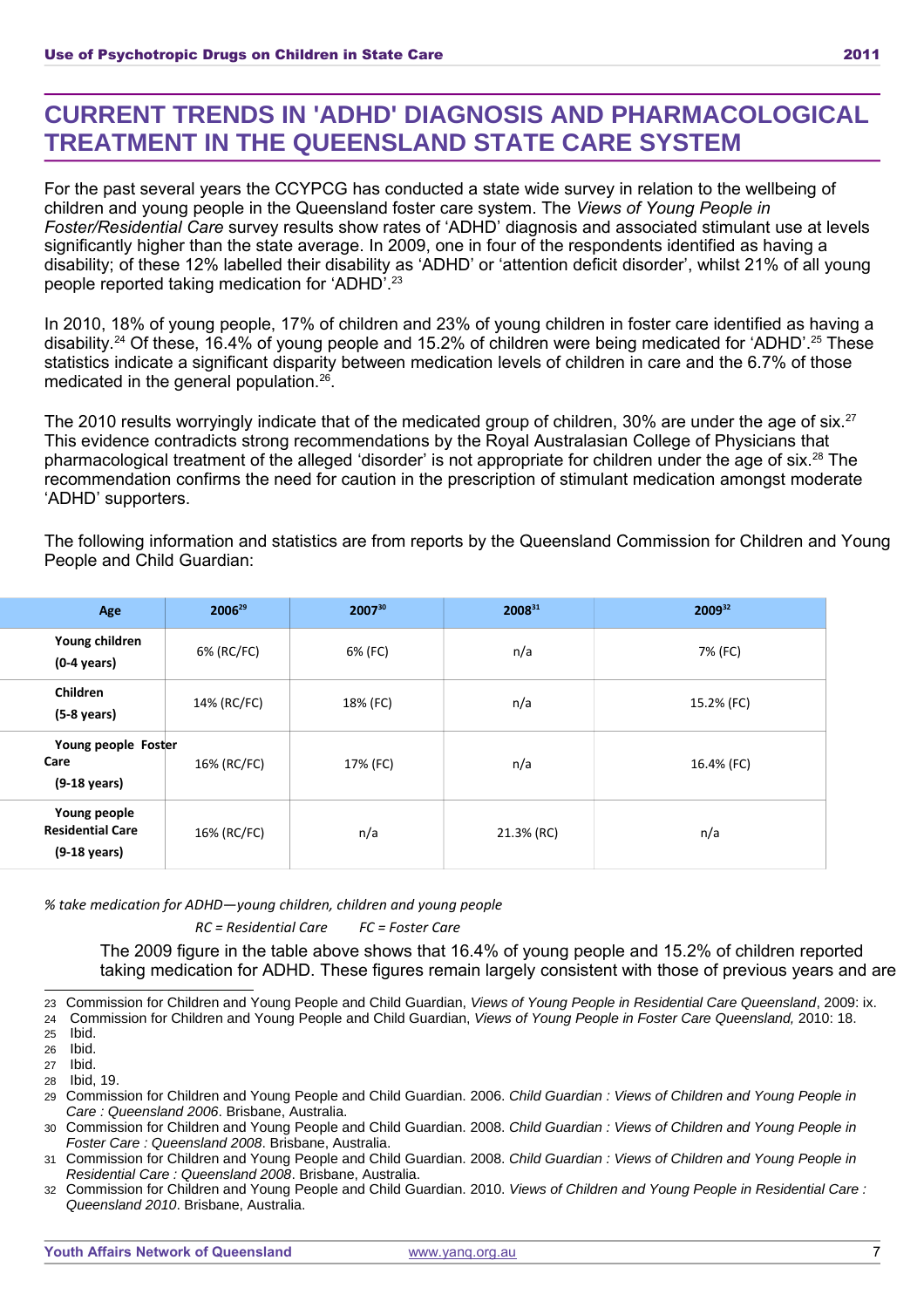well above the rate of 6.7% for the general population of children and young people in Australia (Royal Australasian College of Physicians, 2009). Of particular note is that medication rates of young children have risen over the same period from 6% to 7%.

In relation to the 2009 figures, two-thirds of respondents who reported taking ADHD medication specified the type(s) of medication they were taking. Less than half (39%) reported taking medications currently licensed for the treatment of ADHD: 21% indicated taking methylphenidate (for example, Ritalin) and 18% dextroamphetamine (for example, Dexedrine). Fifty-four per cent indicated taking antipsychotic preparations (such as Risperidone) for ADHD, 25% said they were taking antidepressants and 11% said they were taking clonidine (Catapres).

The most commonly prescribed medications are methylphenidates such as Ritalin and Concerta and dextroamphetamines, including Dexedrine and Vyvanse, Antipsychotic medications such as Risperdal and Zyprexa are also noted, as are antidepressants, including Prozac, Zoloft and Paxil. In a number of cases, more than one medication is prescribed.

Of the carers, 7.0% reported that the child in their care is currently taking ADHD medication. While this is similar to the rate for the general Australian population, further analyses of survey data reveal that round **30% of these children are less than 6 years of age***.*

Given the prevalence of attention and conduct disorders among children and young people in care, it is not surprising that they are frequently diagnosed as having attention deficit hyperactivity disorder (ADHD). Children exposed to domestic violence, child abuse or other trauma can indeed develop behaviours symptomatic of ADHD (Royal Australasian College of Physicians, 2009) and an emerging body of research points to ADHD medication being prescribed to those in statutory care at rates well above those in the general community (CCYPCG, 2006, 2008, and 2010; Simmel, Brookes, Bath & Hinshaw, 2001).

However, as the latest guidelines from the Royal Australasian College of Physicians (2009) caution, ADHD medication should only be prescribed after a comprehensive medical, developmental and psychosocial assessment, preferably by a suitably trained paediatrician or child and adolescent psychiatrist, *and only to those aged 6 years and older*.